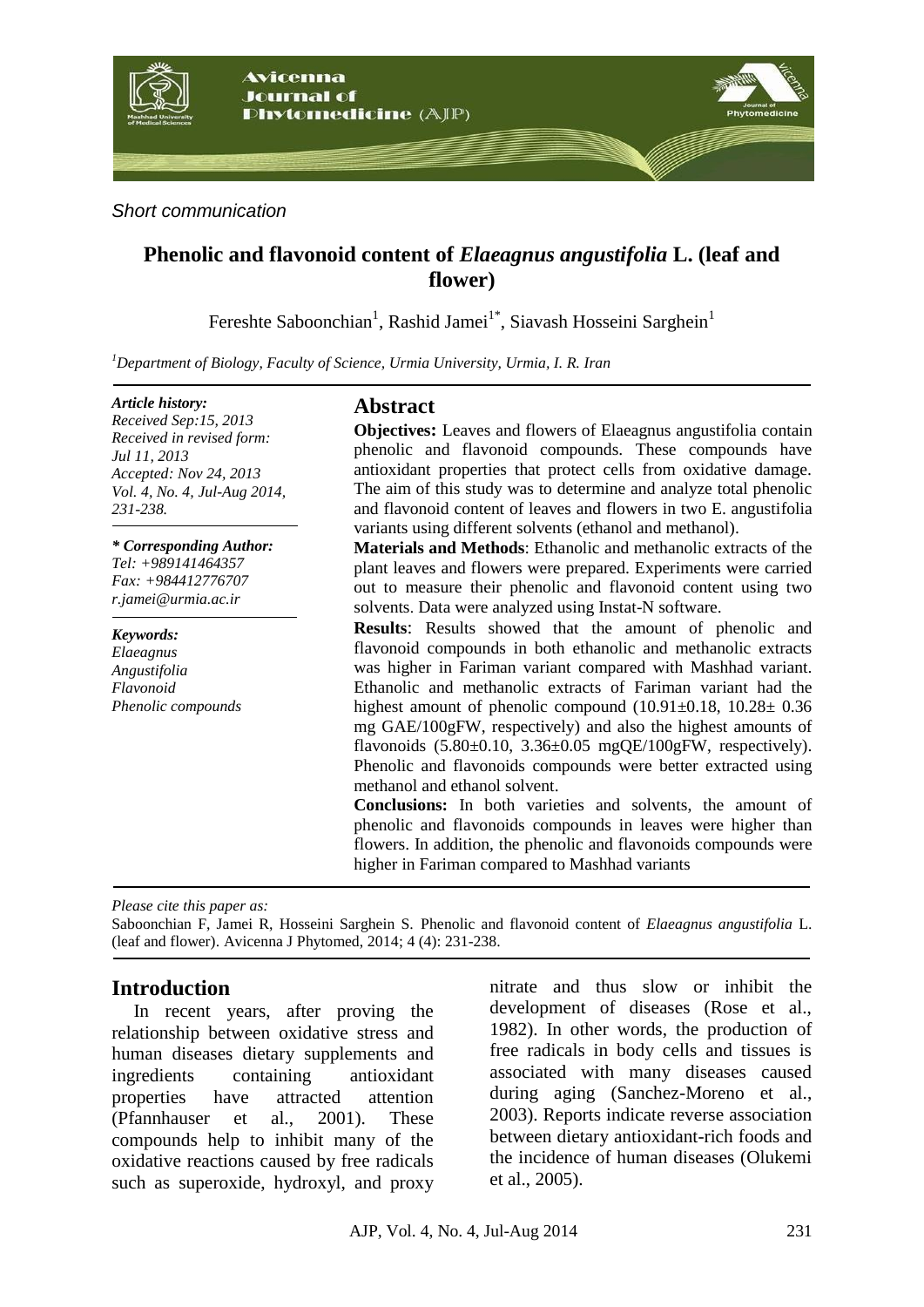Thus, having a diet rich in antioxidant compounds is important. The medicinal value of plants depends on their phytochemical constituents namely alkaloids, tannins, flavonoids, and phenolic compounds which are the most important compounds (Shariff, 2001).

*E. angustifolia* (*Elaeagnus angustifolia* L.) is a European - Asian tree belonging to the family Elaeagnaceae which grows in a wide range of environmental conditions (Shafroth, 1995). It is native to northern Europe and Asia and is spread across the Himalayas. In English language, it is called Oleaster and has long elliptic leaves with sharp tips and short petioles (Zargari, 1990). Dried leaves and fruits of this species have astringent and antipyretic effects. Its flower has been used in flavoring some liqueurs. In addition, the general idea is that it also has a febrifuge effect. Iranians traditionally brewed its fruit as a painkiller for patients with rheumatoid arthritis and its flowers were traditionally used to treat tetanus. The fruits and flowers of this plant have also been applied to treat nausea, vomiting, jaundice, asthma, and abdominal distention (Zargari, 1990). Leaf extracts of *E. pungens* have been proven to be a useful herb in traditional Chinese medicine for the treatment of asthma and chronic bronchitis and are tussive and also bring up sputum (Ge, 2009).

Antibacterial agents have been extracted from *E. glabra* bark (Nishino, 1987). Moreover, ripe fruits of *E. philippinsis* are used to treat amoebic dysentery (Perry, 1980). The most important medicinal species of this genus found in Iran is *E. angustifolia* (Elaegnus tree) (Zargari, 1990). To supply body's necessary natural antioxidants, it is recommended to use plants with high phenolic compounds (Frankel, 1999). Since reactive oxygen species are involved in the generation of most of the diseases, investigation of phenolic compounds, in order to collect and exploit them, is the subject of attention.

Thus, the phenol and flavonoid contents of two variants of *E. angustifolia* found in Mashhad and Fariman were examined using two different solvents.

## **Materials and Methods Plant materials**

The flowers and mature leaves of both variants were collected in April and August, respectively, from two regions of Mashhad and Fariman, Khorasan Razavi province, Iran. Then, they were transferred to the Herbarium of Faculty of Science, Ferdowsi University of Mashhad to be identified. According to differences in flowers and fruits and morphological differences, the botanist of the mentioned herbarium, identified *E. angustifolia* from Mashhad and Fariman as two different variants of the plant (Figure 1).

### **Extraction**

Thirty grams of the fresh herb of each sample was extracted individually with 100 ml of ethanol and methanol for 3 h on a magnetic stirrer. The yielded solutions were filtered through Whatman no.1 paper and refrigerated at 4 °C for the future tests (kamkar et al., 2011).

### **Determination of total phenolic content**

Total phenolic content of the extracts was determined using the Folin-Ciocalteau reagent (Horwits, 1984; Jahanban et al. 2009). Folin-Ciocalteau reagent was diluted 10 times with distilled water. The *E. angustifolia* extract solution (50 μL) was mixed with 1 ml diluted Folin-Ciocalteau reagent, 1 ml sodium bicarbonate solution (7.5%), and 2 ml distilled water. The mixture was incubated at room temperature for 15 min. The absorbance of the solution was determined at 730 nm using a spectrophotometer (Biowave, S2100, UK) and compared with gallic acid equivalents (GAE) calibration curve. The total phenolic content was expressed as mg gallic acid equivalents of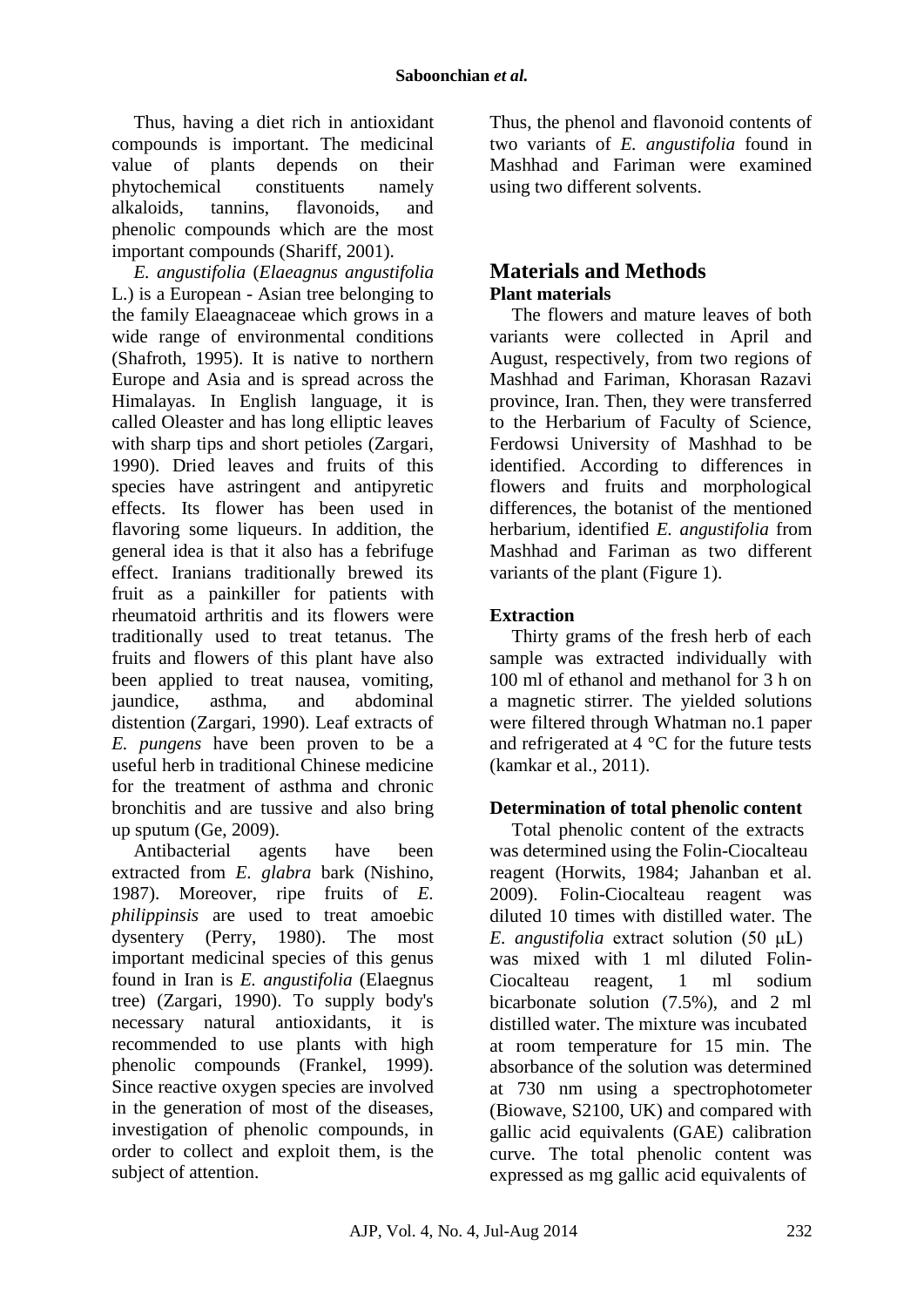30 gram fresh *E. angustifolia* leaves and flowers**.**

### **Determination of total flavonoid content**

Flavonoid content was determined according to the method described by Bonvehi et al. (2001) with some modifications. An appropriate dilution (50  $\mu$ L) of the extract was mixed with 1 ml of  $2\%$  AlCl<sub>3</sub> in methanol solution (5% acetic acid in methanol). The mixture was allowed to react for 10 min and the absorbance was read at 430 nm against a blank sample without reactants. Quercetine was used as the standard for the calibration curve. Total flavonoid content of the extracts was expressed as mg quercetin equivalents (QE) of 30 gram fresh *E. angustifolia*.

### **Statistical analysis**

The results are expressed as mean  $\pm$ SEM. Differences were analyzed using unpaired analysis of variance followed by t-test. For all analyses, p-value  $< 0.05$  was considered statistically significant. Data were analyzed using Instat-N software.

### **Results**

In this study, phenolic and flavonoids compounds from leaves and flowers in Fariman and Mashhad variants were measured using two solvents, ethanol and methanol (Tables 1 and 2). The phenolic compounds were more extracted by methanol ( $p<0.01$  and  $p<0.001$ , Table 1) and flavonoids by ethanol  $(p<0.001$ , Table 2). The amount of phenolic compounds in the leaf of Fariman variant in both ethanolic (10.91±0.18 mgGAE/100gFW) and methanolic extract (10.28±0.36 mgGAE/100Gfw) was higher than Mashhad variant's leaf ( $p<0.001$ , Figure 1 and p<0.01, Figure 2). Phenolic compounds of ethanolic extracts in Fariman variant's flower were significantly higher than Mashhad variant's ( $p<0.001$ , Figures 1).

Table 1. Total phenolic content (mgGAE /100gFw) using ethanolic and methanolic extracts of two variety of *E. angustifolia* (for each group, n=4)

| <b>Solvent</b> | <b>Region</b> | Leaf               | <b>Flower</b>   |
|----------------|---------------|--------------------|-----------------|
| Ethanol        | Mashhad       | $7.78 + 0.11$      | $4.63+0.14$     |
|                | Fariman       | $10.91 + 0.18$     | $6.24 + 0.22$   |
| Methanol       | Mashhad       | $8.64 \pm 0.18$ ii | $6.36 \pm 0.11$ |
|                | Fariman       | $10.28 + 0.36$     | $5.86 + 0.13$   |

Statistical significance for the difference between the data of methanol *vs.* ethanol: ‡‡: p<0.01, ‡‡‡: p<0.001.

Table 2. Total flavonoid content (mgQE/100gFw) of two variety of *E. angustifolia* (for each group,  $n=4$ )

| <b>Solvent</b> | <b>Region</b> | leaf              | <b>Flower</b>       |
|----------------|---------------|-------------------|---------------------|
| Ethanol        | Mashhad       | $4.81 + 0.12$     | $1.43 + 0.05$       |
|                | Fariman       | $5.80+0.10$       | $2.35+0.04$         |
| Methanol       | Mashhad       | $3.34 \pm 0.0.05$ | $1.34 + 0.05$       |
|                | Fariman       | $3.36 \pm 0.0.05$ | $1.34 \pm 0.06$ iii |

Statistical significance for the difference between the data of methanol *vs.* ethanol:‡‡‡:p<0.001.



Figure 1. Flower, fruit and morphology of Fariman variant of *E. angustifolia* (A, B, and C) and those of Mashhad variant (D, E, and F).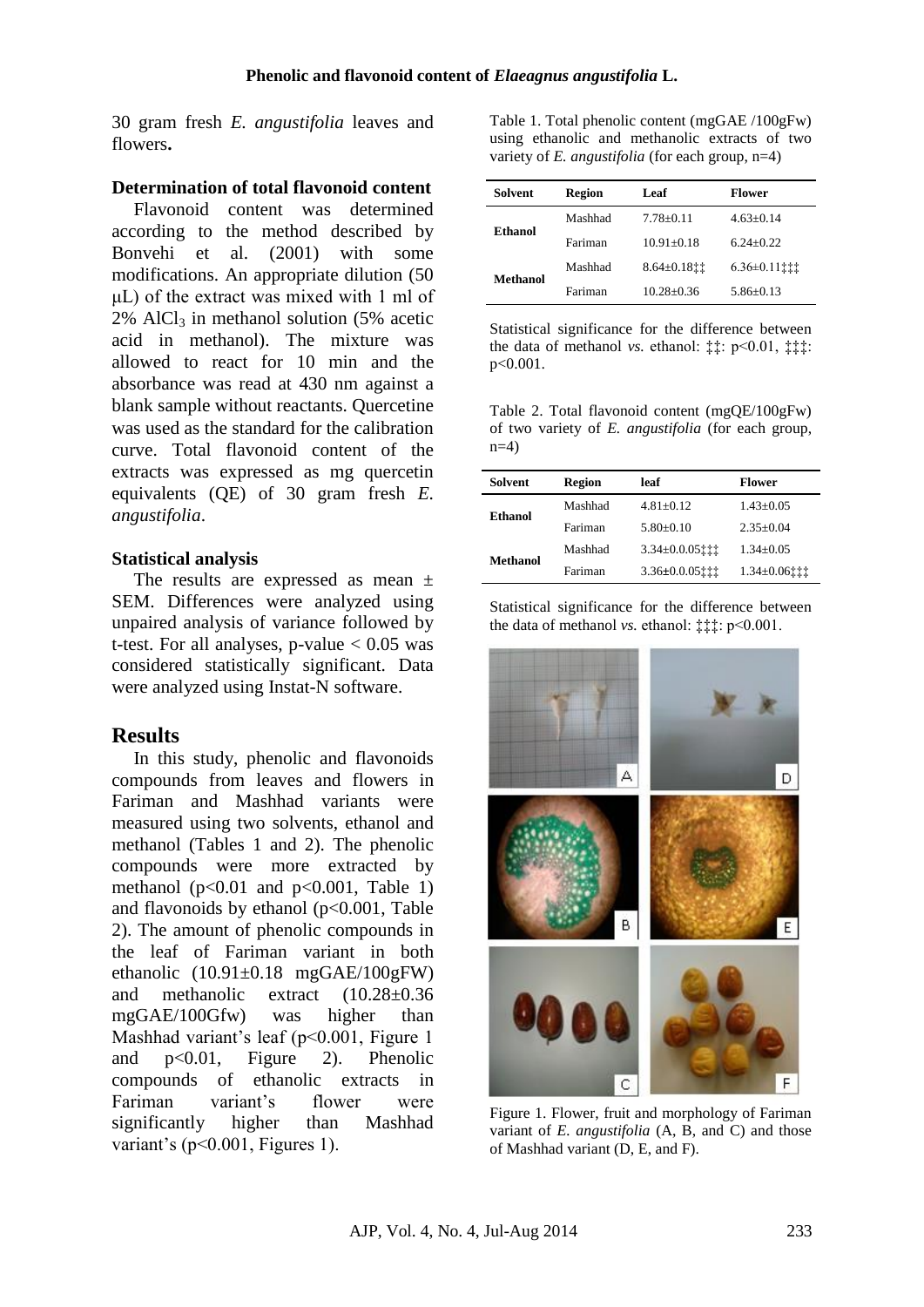

Figure 2. The amount of total phenolic content (mean ± SEM) in leaf and flower of *E. angustifolia*  of Fariman and Mashhad variants using ethanolic solvent. Statistical significance for the difference between the data of Fariman *vs.* Mashhad variants: \*\*\*: p<0.001. Statistical difference between the data of flower *vs.* leaf (using unpaired t-test, n=4). +++: p<0.001.



Figure 3. The amount of total phenolic content (mean±SEM) in leaf and flower of *E. angustifolia*  of Fariman and Mashhad variants using methanol solvent. Statistical significance for the difference between the data of Fariman *vs.* Mashhad variants: \*: p<0.05, \*\*: p<0. 01. Statistical difference between the data of flower *vs.* leaf (using unpaired t-test,  $n=4$ :  $++$ :  $p<0.001$ .



Figure 4. The amount of total flavonoid content (mean±SEM) in leaf and flower of *E. angustifolia*  of Mashhad and Fariman variants using ethanol solvent. Statistical significance for the difference between the data of Fariman *vs.* Mashhad: \*\*\*: p<0.001. Statistical difference between the data of flower *vs.* leaf (using unpaired t-test,  $n=4$ ):  $+++$ : p<0.001.



Figure 5. The amount of total flavonoid content (mean±SEM) in leaf and flower of *E. angustifolia*  of Fariman and Mashhad variants using methanol solvent. Statistical difference between the data of flower *vs.* leaf (using unpaired t-test,  $n=4$ ):  $+++$ : p<0.001.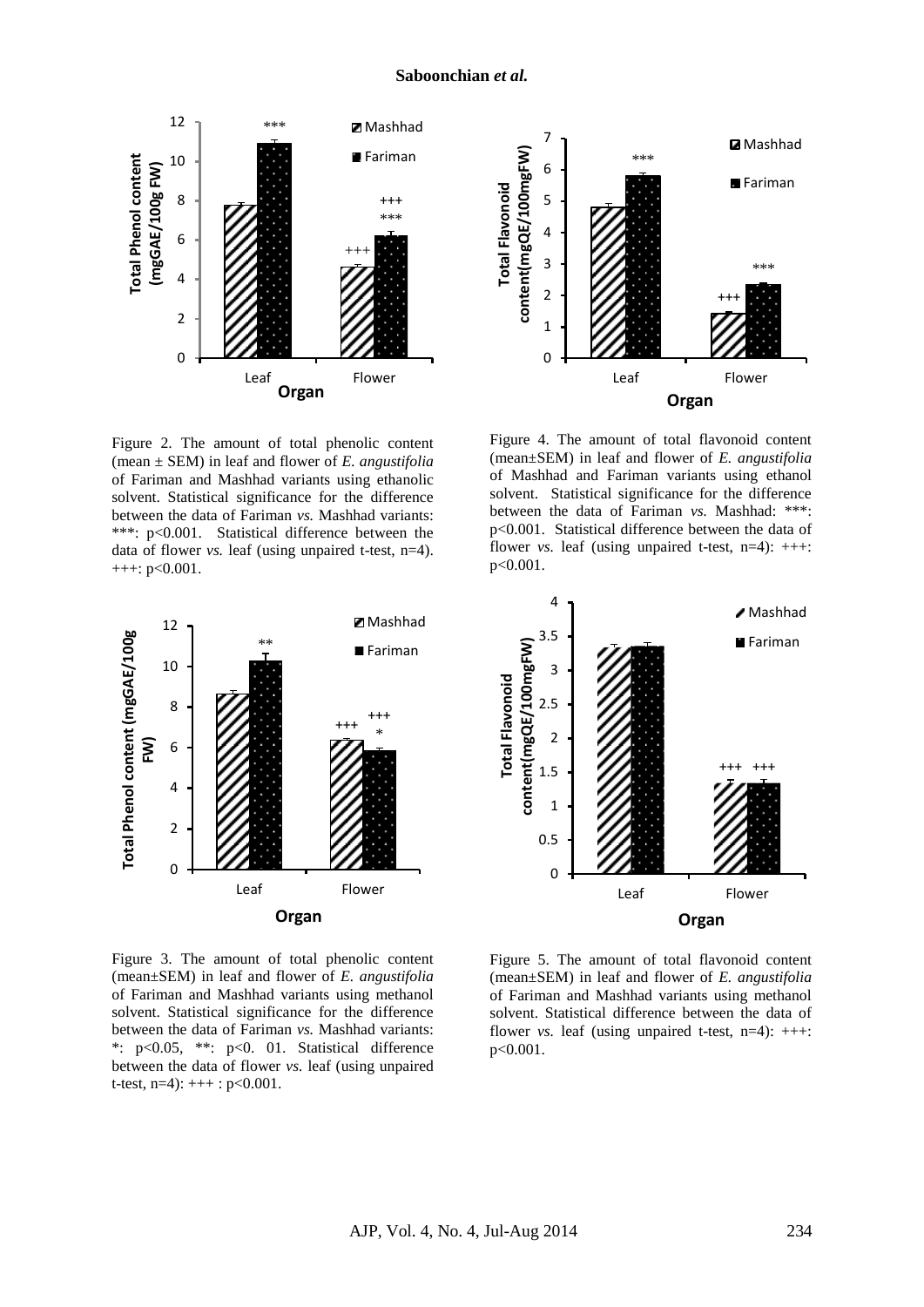Flavonoid compounds of ethanolic extracts in leaves  $(5.80\pm0.10 \text{ mgOE}/100 \text{gFw})$  and flowers  $(2.35\pm0.04 \text{ mgOE}/100\text{Gfw})$  of the Fariman variant showed significantly higher value than the ethanolic extract of leaves  $(4.81\pm0.12 \text{ mgQE}/100$ gFw) and flowers  $(1.43\pm0.05 \text{ mgOE}/100$ gFw) in Mashhad variant (p<0.001 for both case, Figure 3). However, no significant difference was observed in flavonoid content of methanolic extracts of the leaves and flowers between Fariman and Mashhad variants (Figure 4). In both variants and both solvents, phenolic compounds and flavonoids of leaves were higher than flowers (p<0.001 for all cases).

# **Discussion**

Phenols are very important plant constituents because of their radical scavenging ability resulting from their hydroxyl groups (Hatano et al., 1989). The phenolic compounds may contribute directly to the antioxidative action (Duh et al., 1999). It is suggested that polyphenolic compounds have inhibitory effects on mutagenesis and carcinogenesis in humans (Tanaka et al., 1998). Flavonoids and flavones are widely distributed secondary metabolites with antioxidant and antiradical properties (Makari et al., 2008). Alexandru et al. determined the flavonoid and total phenolic content of several herbs including hyssop and yarrow flowers (Alexandru et al., 2007).

The antioxidant activity of natural sources is due to the active compounds present in the plants. The most natural phenol and flavonoid contents can be found in leaves, fruit, flower, and seeds of plants. Most of these compounds are natural phenols or polyphenols, e.g., tocopherols, flavonoids, and derivatives of cinnamic acid, phosphatidic, and other organic acids. It is well known that the antioxidant activity of plant extracts containing polyphenol components is due to their capacity to donate hydrogen atoms or electrons and scavenge free radicals (Sreedam et al., 2010).

In this study, the total phenol and flavonoid content of two *E. angustifolia* variants were compared. Results showed that the amount of phenolic compounds and flavonoids in both ethanolic and methanolic extracts were higher in Fariman variant than Mashhad variant. Many factors including climate, soil and height are involved in levels of plant secondary metabolites such as phenolic compounds. This difference might be associated with ecological conditions (Schwazt et al., 2009). In fact variations in developmental responses of *E*. *angustifolia*  leaves to spatial heterogeneity was shown which could be related to its ecological strategies (Klich, 2000).

In this study, two solvents, ethanol and methanol, were used in order to extract phenolic and flavonoids compounds from leaves and flowers of Fariman and Mashhad variants. We observed that phenolic compounds were extracted better by methanol and flavonoids with ethanol solvent. Different solvent extractions provide different types of compounds because of their variable chemical nature and sensitivity toward extraction or hydrolysis methods (Jahanban Isfahlan et al., 2010). Among different solvents commonly used for extraction of plant material for polar and non-polar compounds, methanol and ethanol are the most effective ones. Therefore, any measurement with these alcoholic extracts can extract polar and non-polar compounds and thus leads to more antioxidant properties (Harborne, 1998). In addition, ethanol is reported to be a better solvent to extract phenolic compounds from *persimmon* compared with other solvents (In-Cheol et al., 2010).

Bang and colleagues (1999) showed that using methanol for extraction shows more total phenolic content compared with aqueous solvents and even the concentration of the used methanol can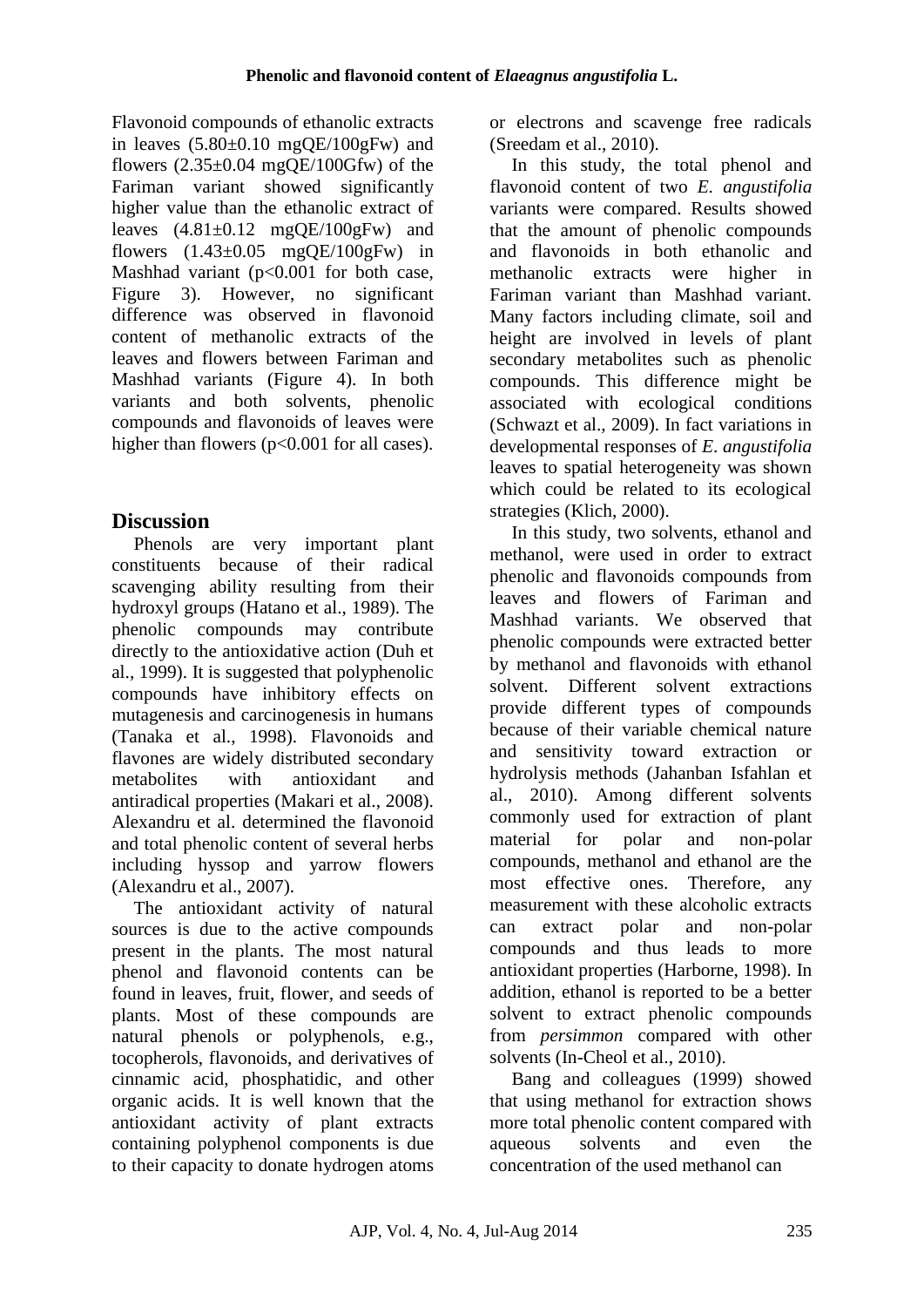affect the extraction of plant content. In other words, increasing the concentration of methanol increases the amount of extracted phenol. Ethanolic and methanolic solvents were used in several studies previously, and the results showed a different outcome of the two solvents (Mamashloo et al., 2012,) which support the results of the present study. Most phenolic compounds and flavonoids were found in the leaf extract. Due to photosynthesis in leaves, flavonoid biosynthetic pathway precursors (Shikimic acid) are more abundant in leaves than in other organs. This is also another reason for the higher amount of flavonoids in leaves compared with flowers and other organs (Andersen and Markham, 2006).

Dokhani and colleagues (2005) also reported the total amount of phenolic compounds in *A. eriophora* to be higher in leaf extract than flowers. Lowest flavonoid compound was observed in methanolic flower extract of both variants. Ayaz et al. in 1999 reported the presence of 4 hydroxybenzoic acid, phenolic acid, and acid caffeic in *E. angustifolia* fruit (Ayaz et al., 1999). In another study significant amounts of flavonoid, terpenoid, and cytosterol compounds were derived from *E. angustifolia* leaves (Dembinska-Migas and Gill, 1973).

The content in polyphenolic compounds (flavones and polyphenolcarboxylic acids) in the soft extract of *Elaeagnus angustifolia* L. (oleaster) young branches, using high-performance liquid chromatography coupled with mass spectrometry (HPLC-MS) were also shown in two different types of extract (Bucur et al, 2009). Results of the present study are in accordance with previous studies in regard to the presence of phenolic and flavonoid compounds. Many synthetic antioxidant compounds have toxic effects or cause cancer which have turned attentions to the natural antioxidants and phenolic compounds (as a member of a family of natural antioxidants) that participate directly in

anti-oxidative activities (Duh et al., 1999). Evidence suggests that increased intake of dietary antioxidants, fruits, or vegetables with anti-oxidative properties improves the quality of life, delays the onset, or reduces the risk of degenerative diseases associated with aging (Siriwardhana and Shahidi, 2002).

The results of the present study showed that in both varieties and solvents, the amount of phenolic and flavonoids compounds in leaves were higher than flowers. In addition, the phenolic and flavonoids compounds were higher in Fariman compared to Mashhad variants.

### **Conflict of Interest**

There is not any conflict of interest in this study.

## **References**

- Alexandru V, Balan M, Gaspar A, Craciunescu O, Moldovan L. 2007. Studies on the antioxidant activity, phenol and flavonoid contents of some selected Romanian medicinal plants used for wound healing Biological Sciences. J Biosci, 296: 1831-1838.
- Andersen OM, Markham KR. 2006. Flavonoids Chemistry, Biochemistry and Applications. Pp.145-154,CRC Press, Tylor & Francis.
- Ayaz FA, Kadioğlu A, Doğru A. 1999. Soluble suger composition of *Elaeagnus angostiholio* L. var. *orientalis* (L.) Kuntze (Russian olive) fruits. Botany, 23: 349-354.
- Bang IS, Park HY, Yuh CS, Kim AJ, YU CY, Ghimire B, Lee HS, Park JG, Choung MG, Lim JD. 2007. Antioxidant Activities and Phenolic Compounds Compisition of Extracts from Mulberry (*Morus alba* L*.*) Fruit. Korean J Med Crop Sci, 15: 120-127.
- Bonvehi JS, Torrento MS, Lorente EC. 2001. Evaluation of polyphenolic and flavonoid compounds in honeybee-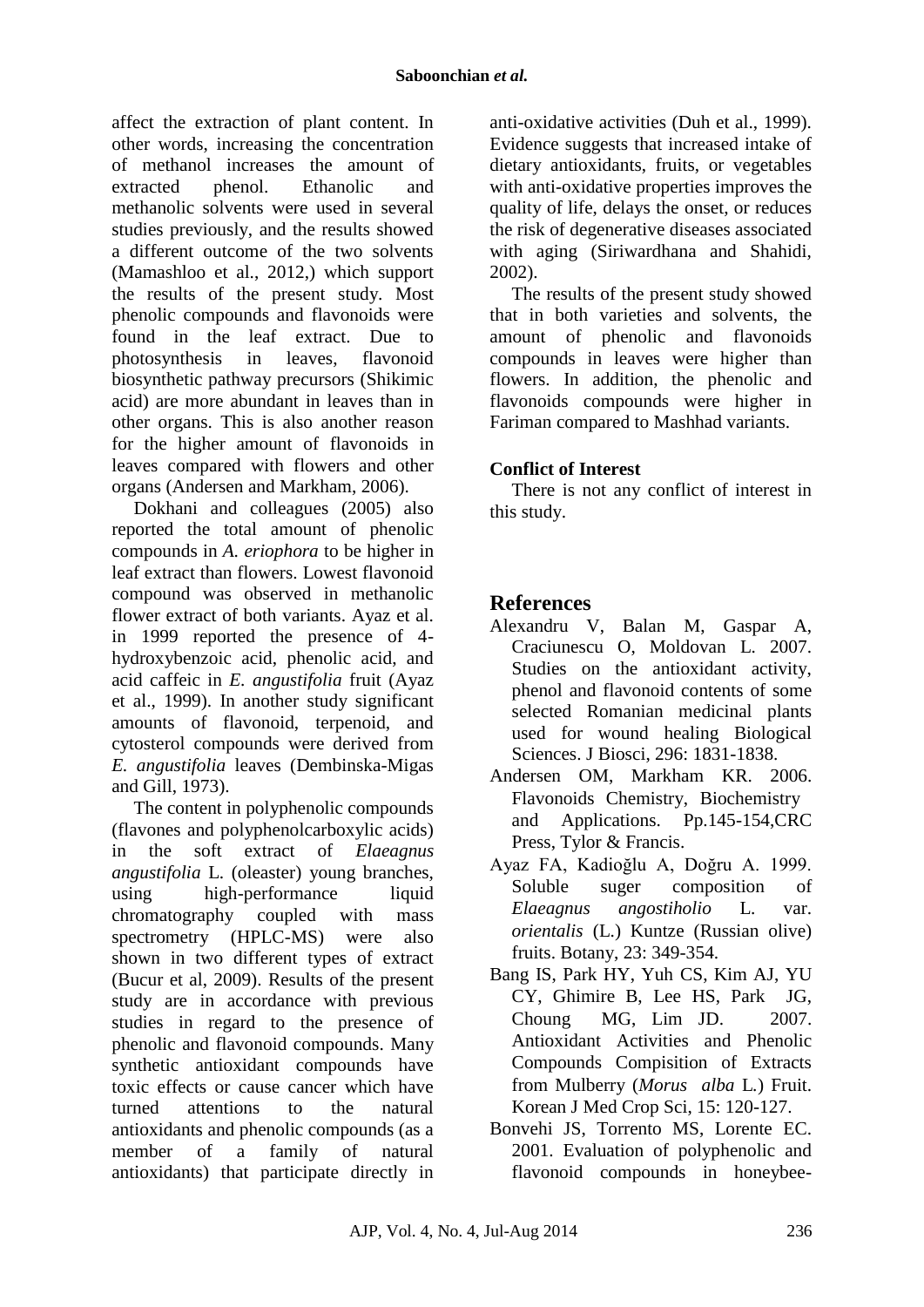collected pollen produced in spain. J Agricul Food Chem, 49: 1848-1853.

- Bucur L, lase L, Istudor V, Popescu A. 2009. Hplc-ms analysis of the polyphenols in two soft extracts of *Elaeagnus angustifolia* l. note 2. soft extract of young branches analysis. Farmacia, 57: 736-742.
- Dembinska-Migas W, Gill S. 1973. Flavonoids in leaves of *Elaeagnus angustifolia* L. Pol J Pharmacol Pharm, 25: 599-606.
- Dokhani SH, Cotrell T, Khajeddin J, Mazza G. 2005. Analysis of Aroma and Phenolic Components of Selected Achillea Species. Plant Foods Hum Nutr, 60: 55-62.
- Duh PD, Tu YY, Yen GC. 1999. Antioxidant activity of water extract of Harng Jyur (*Chrysanthemum morifolium Ramat*). LWT - Food Sci Technol, 32: 269-277.
- Frankel EN. 1999. Recent advances in lipid oxidation. J Sci Food Agr, 54: 495-511.
- Ge Y, Liu J, Su D. 2009. *In vivo* evaluation of the anti- asthmatic, antitussive and expectorant activities of extract and fraction from *Elaeagnus Pungens* Leaf. J Ethnopharmacol, 126: 538-542.
- Harborne JB. 1998. Phytochemical methods. 3th ed, P.5-7, New York: Chapman & Hall.
- Hatano T, Edamatsu R, Mori A, Fujita Y, Yasuhara E. 1989. Effect of interaction of tannins with co-existing substances. VI. Effects of tannins and related polyphenols on superoxide anion radical and on DPPH radical. Chem Pharm Bull (Tokyo), 37: 2016-2021.
- Horwitz W. 1984. Official methods of analysis of the association of official analytical chemists. Washington, D. C. 14th Ed. AOAC.
- Huang MT, Ho CT, Tee CY. 1992. In Phenolic Compounds in Food and Their Effects on Health ll. Antioxidants and Cancer Prevention, PP 402, ACS: Washington.
- In-Cheol J, Eun-Kyung J, Myung-Suk B, Hyun-Jung L, Gyeong-Im J, Eunju P, Hyun-Gyun Y, Gwang-Hwan A, Seung-Cheol L. 2010. Antioxidant and antigenotoxic activities of different parts of persimmon (*Diospyros kaki* cv. Fuyu) fruit. J Med Plants Res, 4: 155- 160.
- Jahanban Isfahlan A, Mahmoodzadeh A, Hassanzadeh A, Heidari R, Jamei R. 2009. Antioxidants and antiradicals in almond hull and shell (Amygdalus communis L.) as a function of genotype. Food Chem, 115, 529-533.
- Jahanban Isfahlan A, Mahmoodzadeh A, Hassanzadeh A, Heidari R, Jamei R. 2010. Antioxidant and antiradical activities of phenolic extracts from Iranian almond (*Prunus amygdalus* L.) hulls and shells. Turkish J Biol, 34: 165-173.
- Kamkar A, Shariatifar N, Jamshidi AH, Mohammadian M. 2011. Study of Antioxidant Functional of the Water, Methanol, and Ethanol Extracts of Endemic *Cuminum cyminum L.* and *Cardaria draba L.* in the In-vitro Systems, pp 38, Ofoghe danesh.
- Klich MG. 2000. Leaf variations in *Elaeagnus angustifolia* related to environmental heterogeneity. Environ Exp Bot, 44: 171-183.
- Lu Y, Y Foo. 2000. Antioxidant activities of polyphenols from sage (*Salvia officinalis*) Food Chem, 75: 197-202.
- Makari HK, N. Haraprasad HS, Patil, Ravikumar. 2008. *In Vitro* Antioxidant Activity of The Hexane And Methanolic Extracts Of Cordia Wallichii And Celastrus Paniculata. The Internet J. Aesthetic and Antiaging Medicine, 1: 1-10.
- Mamashloo S, Sadeghi Mahoonak A, Ghorbani M, Alami M, Khomeiri M. 2012. The evaluation of antioxidant properties and stability of phenolic copmpounds from medlar (*Mespilus germanica* L.) fruit. J Food Sci Tech research and innovation, 1: 219-228.